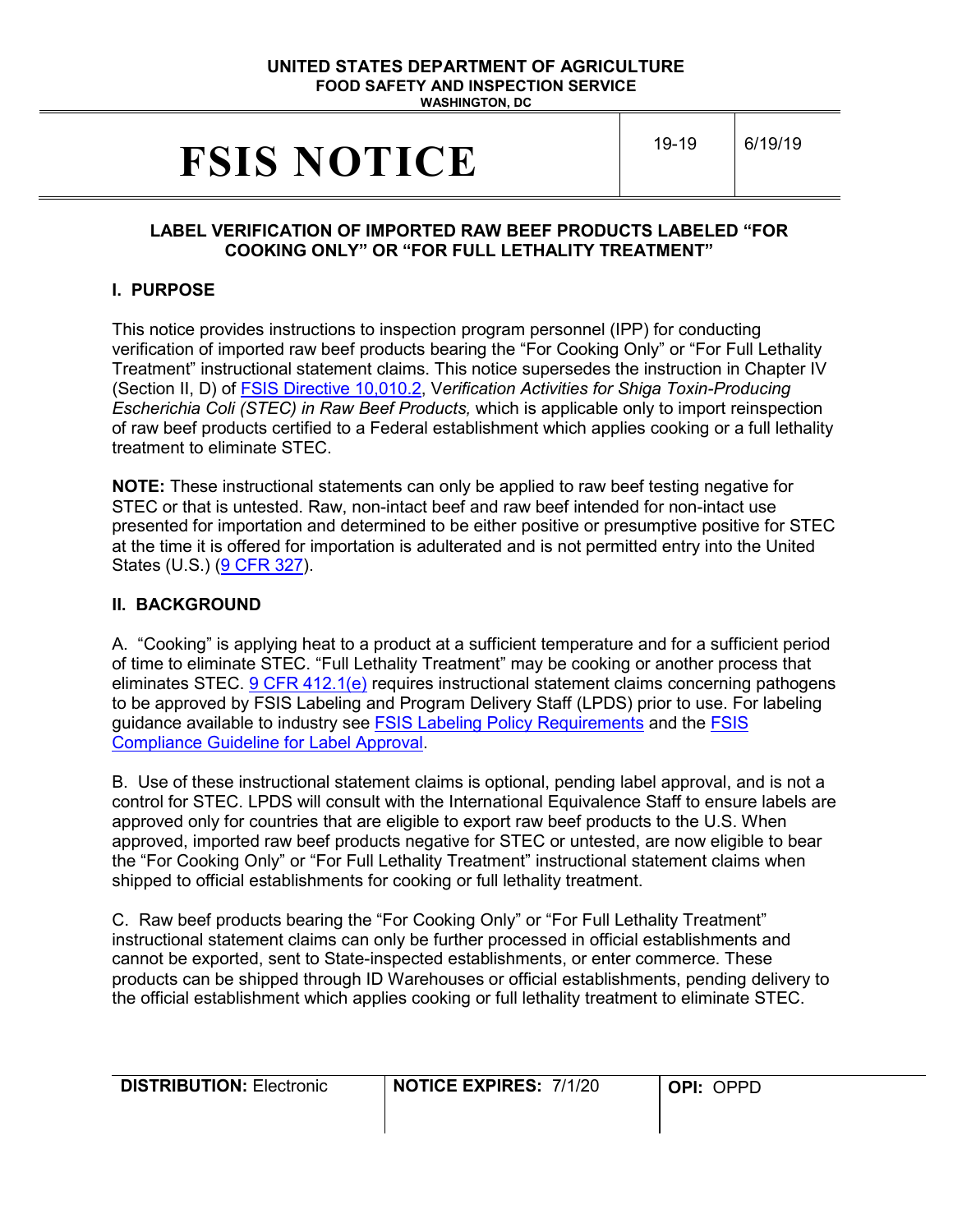# **III. IPP RESPONSIBILITIES AT IMPORT ESTABLISHMENTS**

A. IPP are to verify instructional statement label claims in accordance with *Qualifiers, Claims, Grade or Declaration Concerns* (Section VI, G) in [FSIS Directive 9900.5,](https://www.fsis.usda.gov/wps/wcm/connect/0955b514-551f-4373-ab17-bd72e9993f7a/9900.5.pdf?MOD=AJPERES) *Label Verification of Imported Meat, Poultry, and Egg Products*.

B. IPP are to verify instructional statement label claims for each lot presented, in accordance with [FSIS Directive 9900.1,](https://www.fsis.usda.gov/wps/wcm/connect/1cde5385-daa2-40da-9e3d-c7206d17fa29/9900.1.pdf?MOD=AJPERES) *Imported Product Shipment Presentation*.

**NOTE:** All instructional statement label claims must be evaluated by LPDS prior to use. The instructional statement claim is not a control for STEC and is not a control for movement of product.

C. IPP are to verify the "For Cooking Only" or "For Full Lethality Treatment" instructional statement claims through review of supporting documentation provided by the importer and the intended destination as described in D below. If IPP have concerns regarding label claims, IPP are to retain the lot, use the Lot Tracking function in the Public Health Information System (PHIS) to select "Place the lot on hold" and contact their Frontline Supervisor (FLS).

D. To verify that the lot is intended to be cooked or receive a full lethality treatment by a Federal establishment, IPP are to:

- 1. Review contracts, bills of lading, letters of guarantee, agreements or other supporting documentation from the importer of record indicating how the lot will be handled to ensure the lot will be cooked or receive full lethality treatment; and
- 2. Review the import inspection application (Form 9540-1) to determine the destination establishment name and number (the consignee) and verify the establishment conducts ready-to-eat (RTE) processing in PHIS. Specifically, IPP are to:
	- a. Select the "Establishment Profile" dropdown;
	- b. Select "Select Establishment" to search for the establishment using the establishment number;

| Import Inspector(OFO)                                    | $\checkmark$ |                               |                                                              |              |           |                          | Home    | About PHIS My Profile Help Sign Out |                |
|----------------------------------------------------------|--------------|-------------------------------|--------------------------------------------------------------|--------------|-----------|--------------------------|---------|-------------------------------------|----------------|
|                                                          |              |                               | You are here: Home > Domestic Profile > Select Establishment |              |           |                          |         |                                     |                |
| <b>Task Calendar</b>                                     |              |                               | <b>Select Establishment</b>                                  |              |           |                          |         |                                     |                |
| <b>Import Tasks</b>                                      |              |                               |                                                              |              |           |                          |         |                                     |                |
| <b>Import Applications</b>                               |              |                               |                                                              |              |           |                          |         |                                     |                |
| $\overline{\mathbf{v}}$<br>Inspection Verification       |              | Search                        | My Establishments                                            |              |           |                          |         |                                     |                |
| <b>Eind Import Shipments</b>                             | Name:        |                               | Cargill                                                      | $\times$     | Number:   |                          | 86      |                                     |                |
| Shipments list                                           |              | <b>Inspection Type:</b>       |                                                              | ٠            |           | <b>Operating Status:</b> |         | ٠                                   |                |
| $\overline{\phantom{a}}$<br><b>Establishment Profile</b> |              | <b>Business Unit:</b>         |                                                              | ٠            | Region:   |                          |         |                                     |                |
| Select Establishment                                     | Circuit:     |                               |                                                              | ٠            | City:     |                          |         |                                     |                |
| Grants and Approvals                                     | State:       |                               |                                                              | ٠            | Zip Code: |                          |         |                                     |                |
| Profile Summary                                          |              |                               |                                                              |              |           |                          |         |                                     | Search         |
| Contacts                                                 |              |                               |                                                              |              |           |                          |         |                                     |                |
| General                                                  |              |                               | Name                                                         | Number       |           |                          | Circuit | City                                | State          |
| Operating Schedule                                       | $\bullet$    |                               | <b>Cargill Meat Solutions Corporation</b>                    | M86G+P86G    |           | 05 - Carrollton, GA      |         | Newnan                              | Georgia        |
|                                                          | $\bullet$    | <b>Cargill Meat Solutions</b> |                                                              | M86J+P7117   |           | 16 - Lincoln.NE          |         | Nebraska City                       | Nebraska       |
| Facility                                                 |              |                               | <b>Cargill Meat Solutions</b>                                | MR6M         |           | 12 - Grand Island.NE     |         | Schuyler                            | Nebraska       |
| Equipment                                                | $\bullet$    |                               |                                                              |              |           |                          |         |                                     |                |
| Inspection Tasks                                         | $\bullet$    |                               | <b>Cargill Meat Solutions</b>                                | M86C+P86C    |           | 28 - Columbus, NE        |         | Columbus                            | Nebraska       |
| Training                                                 | $\bullet$    | <b>Cargill Meat Solutions</b> |                                                              | M86X+P86X    |           | 09 - Wichita.KS          |         | Wichita                             | Kansas         |
| Profile Questionnaire                                    | $\bullet$    | <b>Cargill Meat Solutions</b> |                                                              | <b>M86K</b>  |           | 03 - Dodge City, KS      |         | Dodge City                          | Kansas         |
| View Report                                              | $\bullet$    | <b>Cargill Meat Solutions</b> |                                                              | <b>M86H</b>  |           | 28 - Lubbock.TX          |         | Plainview                           | Texas          |
|                                                          | $\bullet$    |                               | <b>Cargill Meat Solutions Corporation</b>                    | M86E         |           | 28 - Lubbock.TX          |         | Friona                              | Texas          |
|                                                          | $\bullet$    | <b>Cargill Meat Solutions</b> |                                                              | <b>M86R</b>  |           | 21 - Greeley.CO          |         | Fort Morgan                         | Colorado       |
|                                                          | $\bullet$    | <b>Cargill Beef</b>           |                                                              | $MRGB + PBB$ |           | 14 - Moosic.PA           |         | Hazelton                            | Pennsylvania   |
|                                                          | G            | <b>Cargill Meat Solutions</b> |                                                              | M86A+P86A    |           | 22 - Sumter.SC           |         | West Columbia                       | South Carolina |

c. Select the homepage icon next to the designation establishment; and

d. In the Establishment Homepage, select the "Products" tab to verify a "RTE" Finished Product Category is listed (RTE fully-cooked meat, RTE dried meat, etc.).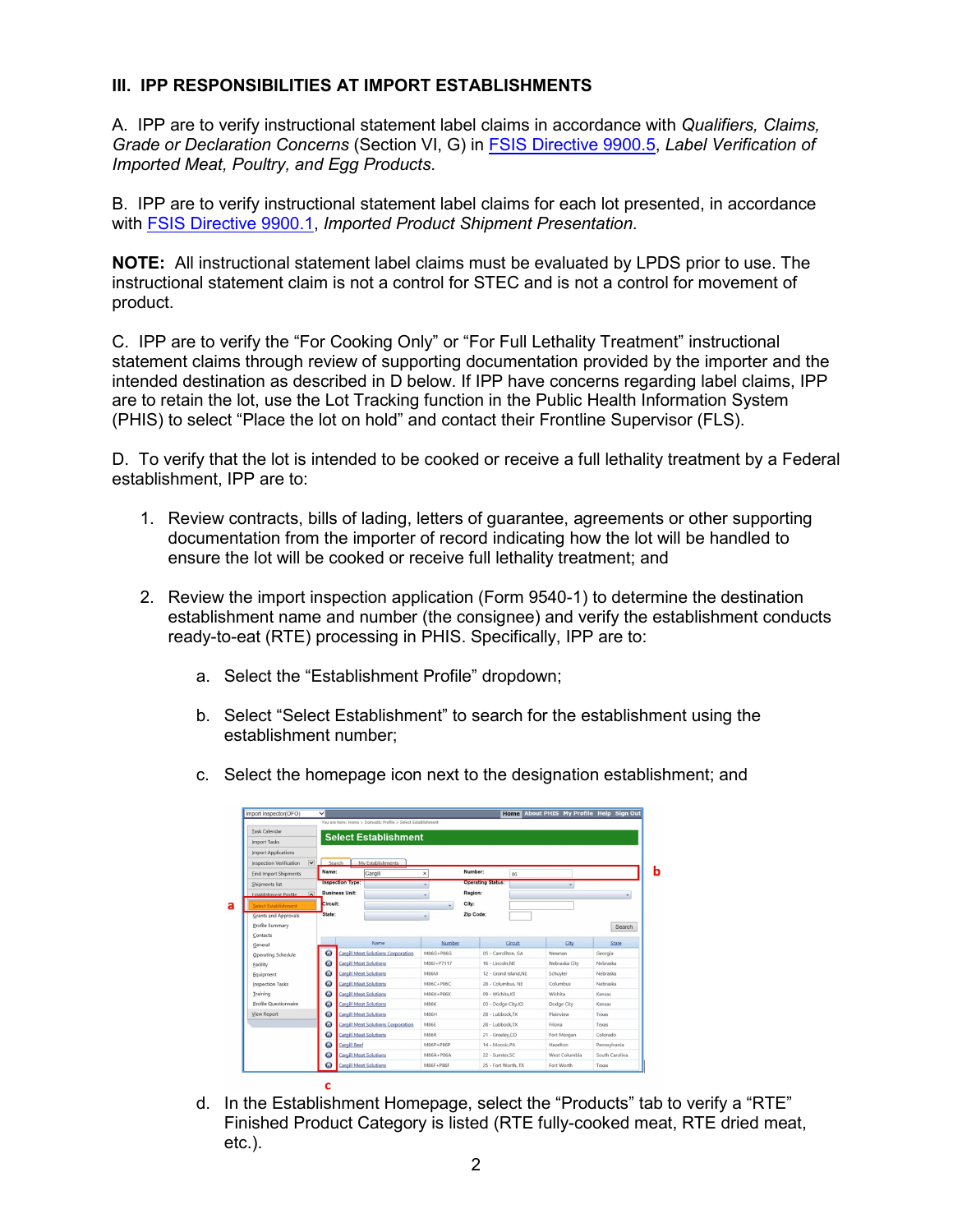| Import Inspector(OFO)                                    | $\checkmark$                                                   |                         |                                                                     |                          |                 | Home About PHIS My Profile Help Sign Out |  |  |  |  |
|----------------------------------------------------------|----------------------------------------------------------------|-------------------------|---------------------------------------------------------------------|--------------------------|-----------------|------------------------------------------|--|--|--|--|
|                                                          | You are here: Home > Domestic Profile > Establishment Homepage |                         |                                                                     |                          |                 |                                          |  |  |  |  |
| <b>Task Calendar</b>                                     |                                                                |                         |                                                                     |                          |                 |                                          |  |  |  |  |
| <b>Import Tasks</b>                                      | Est:##### Establishment Name                                   |                         |                                                                     |                          |                 |                                          |  |  |  |  |
| <b>Import Applications</b>                               |                                                                |                         |                                                                     |                          |                 |                                          |  |  |  |  |
| $\overline{\mathbf{v}}$<br>Inspection Verification       | Basic                                                          |                         |                                                                     | $\overline{\phantom{a}}$ |                 |                                          |  |  |  |  |
| <b>Find Import Shipments</b>                             | Products                                                       | $\Box$                  |                                                                     |                          |                 |                                          |  |  |  |  |
| Shipments list                                           |                                                                |                         |                                                                     |                          |                 |                                          |  |  |  |  |
| $\overline{\phantom{a}}$<br><b>Establishment Profile</b> | <b>Finished Product Category</b>                               |                         | <b>Product Group Name</b>                                           | <b>Lm Alternative</b>    | Volume          | No. of Days of Production                |  |  |  |  |
| <b>Select Establishment</b>                              | Raw ground, comminuted, or otherwise<br>non-intact beef        |                         | Ground Beef/Hamburger/Beef Patty<br>from in-house source materials. |                          | $3,001 - 6,000$ | 15                                       |  |  |  |  |
| <b>Grants and Approvals</b><br>Profile Summary           | RTE dried meat                                                 |                         | Not-sliced                                                          | Alternative 3            | $3.001 - 6.000$ | 12                                       |  |  |  |  |
| Contacts                                                 | RTE fully-cooked meat                                          | d                       | Other Fully cooked not sliced product                               | Alternative 3            | $101 - 1,000$   | 8                                        |  |  |  |  |
| General                                                  | RTE meat fully-cooked without                                  |                         | Other                                                               | Alternative 2            | 3,001-6,000     | 20                                       |  |  |  |  |
| Operating Schedule                                       | subsequent exposure to the<br>environment                      |                         |                                                                     | Choice 2                 |                 |                                          |  |  |  |  |
| <b>Eacility</b>                                          |                                                                |                         |                                                                     |                          |                 |                                          |  |  |  |  |
| Equipment                                                | <b>Reports</b>                                                 |                         |                                                                     |                          |                 | $\overline{\phantom{0}}$                 |  |  |  |  |
| Inspection Tasks                                         | Personnel                                                      |                         |                                                                     |                          |                 | $\overline{\phantom{a}}$                 |  |  |  |  |
| <b>Training</b>                                          | $\overline{\mathbf{r}}$<br><b>Noncompliance Records</b>        |                         |                                                                     |                          |                 |                                          |  |  |  |  |
| <b>Profile Questionnaire</b>                             | <b>Food Safety Assessments</b>                                 | $\overline{\mathbf{r}}$ |                                                                     |                          |                 |                                          |  |  |  |  |
| <b>View Report</b>                                       | <b>Laboratory Sampling</b>                                     |                         |                                                                     |                          |                 | ×                                        |  |  |  |  |
|                                                          | <b>Types of Inspection</b>                                     |                         |                                                                     |                          |                 | $\overline{\phantom{0}}$                 |  |  |  |  |

E. In addition to the Label Verification Type of Inspection (TOI) result (Pass/Fail), IPP are to record the "For Cooking Only Claim" or "For Full Lethality Treatment Claim" in the remarks to track imported lots bearing these claims.

| <b>Result:</b>  | Pass                                     |
|-----------------|------------------------------------------|
| <b>Remarks:</b> | For Cooking Only Claim sent to Est. #### |
|                 |                                          |
|                 |                                          |
|                 |                                          |

F. In accordance with the *Intended Use and Sampling Eligibility* (Section III, B) of [FSIS](https://www.fsis.usda.gov/wps/wcm/connect/c100dd64-e2e7-408a-8b27-ebb378959071/10010.1.pdf?MOD=AJPERES) [Directive 10,010.1](https://www.fsis.usda.gov/wps/wcm/connect/c100dd64-e2e7-408a-8b27-ebb378959071/10010.1.pdf?MOD=AJPERES) *Sampling Verification Activities for Shiga Toxin-Producing Escherichia Coli (STEC) in Raw Beef Products*, IPP are not to sample raw beef products labeled "For Cooking Only" or "For Full Lethality Treatment."

1. In accordance with [FSIS Directive 9900.6](https://www.fsis.usda.gov/wps/wcm/connect/a7a9ec1b-5c67-46f3-932d-ce781bcbc494/9900.6.pdf?MOD=AJPERES) *Laboratory Sampling Program for Imported Meat, Poultry, and Egg Products* (Section VI, C), IPP are to request through PHIS not to perform a laboratory sample TOI assigned by PHIS when they determine that the TOI is not applicable to the product. IPP are to select "Instructional Claim: Cook/Lethality at Federal Est." as the Reason.

|  | <b>TOI</b>              | <b>Status</b> | <b>SME-Status</b><br><b>Decision</b> | Sample Form<br>ID | Request to Not<br>Perform | Reason | <b>TOI Result</b><br>Explanation |
|--|-------------------------|---------------|--------------------------------------|-------------------|---------------------------|--------|----------------------------------|
|  | E. coli O157:H7<br>MT51 | Assigned      |                                      |                   |                           | Select |                                  |

#### **IV. QUESTIONS**

Refer questions regarding this notice to the Office of Policy and Program Development, Import/Export Policy Development Staff through [askFSIS](https://askfsis.custhelp.com/) or by telephone at 202-690-4354. When submitting a question, use the **Submit a Question** tab, and enter the following information in the fields provided:

Subject Field: Enter **Notice 19-19.** Question Field: Enter question with as much detail as possible.<br>Product Field: Select **Import** from the drop-down menu. Select **Import** from the drop-down menu.